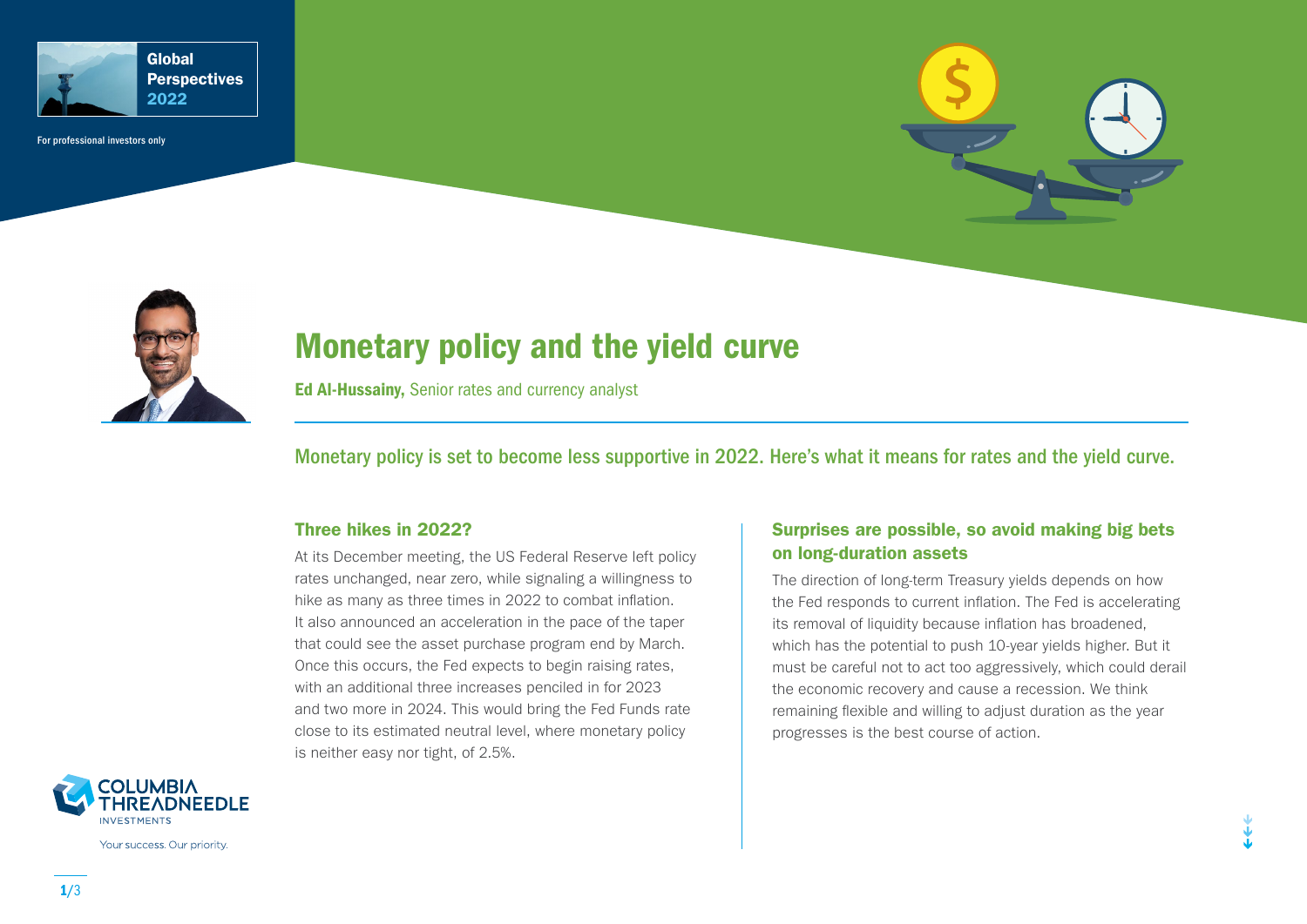

# Figure 1: Rates are up from Covid lows, but are unlikely to reach pre-pandemic highs



Source: Bloomberg, December 2021.

### Traditional inflation hedges are expensive

Many of the traditional inflation hedges, including commodities and Treasury Inflation-Protected Securities (TIPS), are expensive and lock in negative real interest rates. An alternative way to hedge portfolios for inflation risk is by remaining defensive with duration and active within commodity-centric credit exposures.

# Tighter financial conditions set the stage for greater volatility

As the Fed begins to withdraw liquidity from the financial system, we will see tighter financial conditions, meaning wider credit spreads and greater volatility. This leaves risk assets more vulnerable to shocks. Finding winners and losers as rates increase puts greater emphasis on research that can distinguish between the two.

### Rethinking the role of US Treasuries in asset allocation

We are heading into an environment in which risk assets – like emerging market bonds and high yield – are both more expensive and more vulnerable. Picking the right bonds through credit research becomes essential in this environment. In addition, allocating to US Treasuries, despite record-low yields, could provide a buffer against potentially higher equity and credit risk.